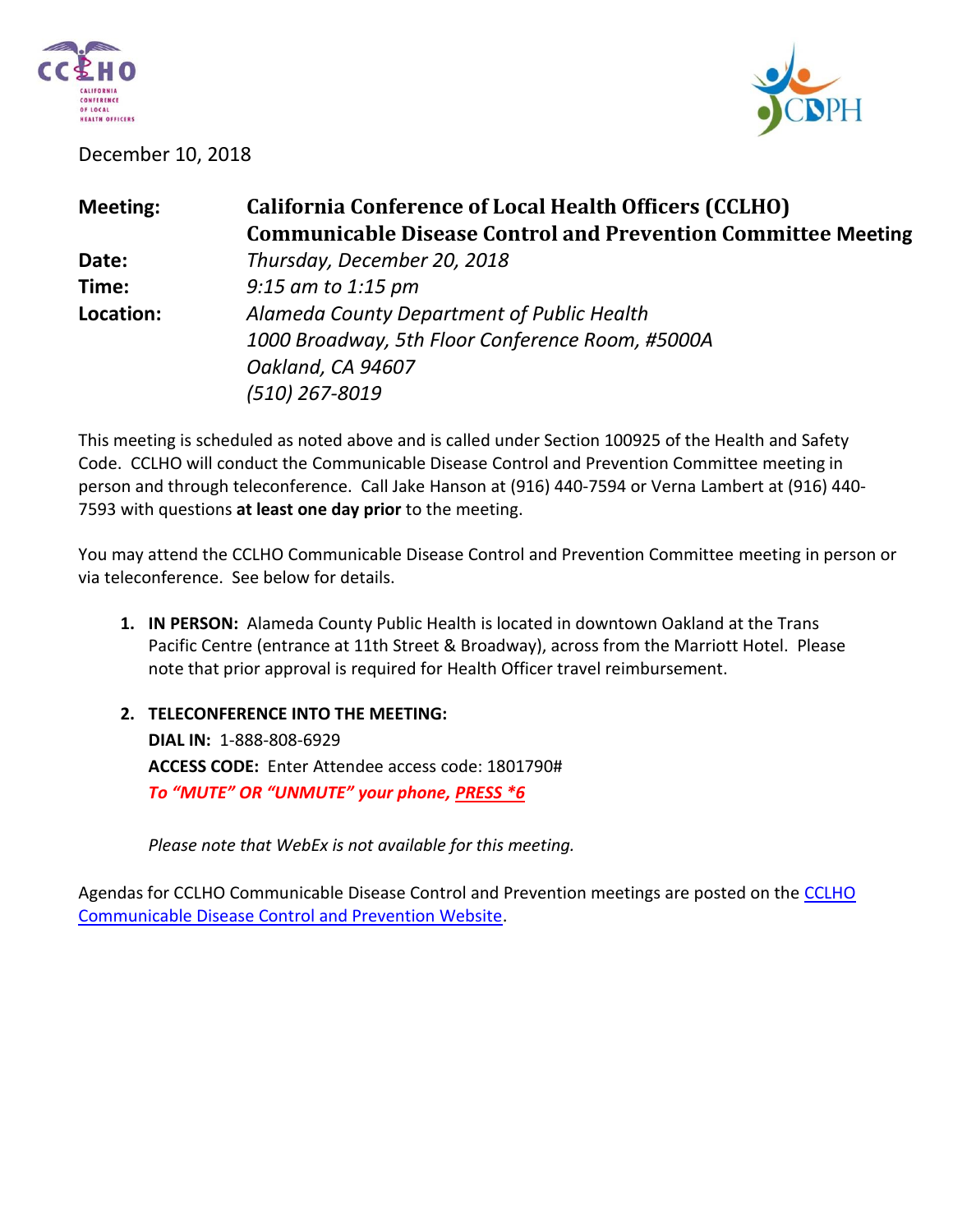# **CCLHO COMMUNICABLE DISEASE CONTROL AND PREVENTION AGENDA**

# **9:15 am: Co-Chairs Report**

*Erica Pan, MD, MPH, Alameda; and Barbara Cole, RN, PHN, MSN, Riverside*

- Introductions
- *Action Item: Approval of Minutes: (August 2018 and October 2018)*
	- o Discussion
	- o Public Comment
	- o Vote
- Highlights from Joint Committee Meeting
- Other Items and Updates
	- o EHR Health Officer Survey
	- o CA HPV Vaccine RoundTable
	- o Discussion
	- o Public Comment

# **9:25 am: Center for Infectious Diseases (CID) Update, California Department of Public Health (CDPH)**

Center and Division Update, *Gil Chavez, MD, MPH, Deputy Director, CID, CDPH*

- Plan for re-allocating unspent Zika grant funds
- Funding for Vector Borne diseases
	- o Discussion
	- o Public Comment

# **9:40 am: Legislative Stakeholder Updates**

*Health Officer Association of California (HOAC) – Kat DeBurgh, MPH, Executive Director*

- Update on legislative bills and issues
- Status on Health Officer Communicable Disease Capacity survey
- *Action Item: Communicable Disease Capacity survey*
	- o Discussion
	- o Public Comment
	- o Vote
- *Action Item: Potential legislation on health insurance coverage during outbreaks*
	- o Discussion
	- o Public Comment
	- o Vote
- Executive Order Public Charge
	- o Discussion
	- o Public Comment
- County Health Executives Association of California (CHEAC)
- California Medical Association (CMA)
- Other organizations
	- o Discussion
	- o Public Comment

# **10:00 am: Legislative Discussion**

*Erica Pan, MD, MPH, Alameda, Committee Co-Chair*

- Legislative ideas for 2019 and future years
	- o Discussion
	- o Public Comment
- SB 1152 Hospital patient discharge process: homeless patients screening for CD
	- o Implementation issues & statewide consistency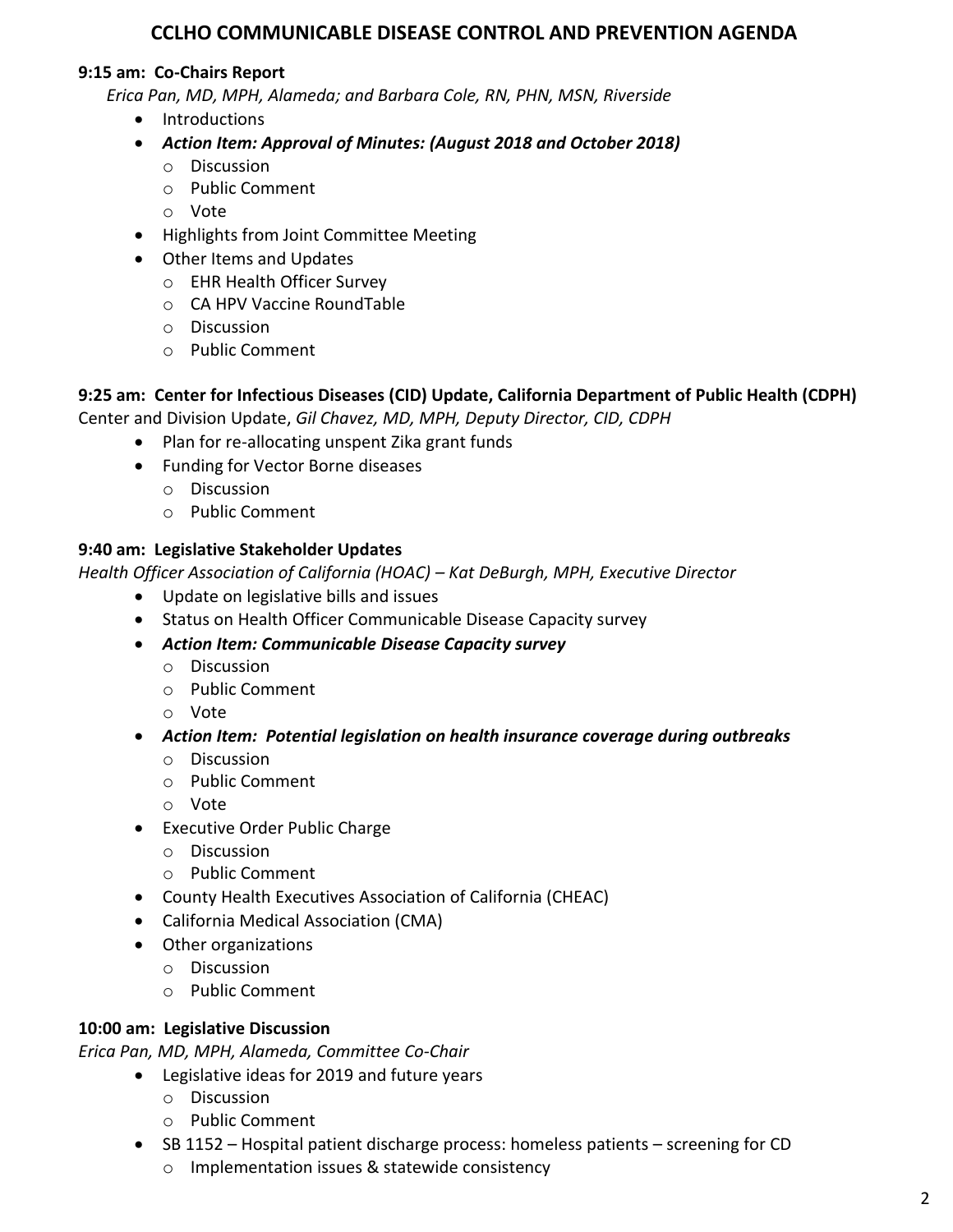- o Discussion & proposed minimum screening guidelines
- o Public Comment
- H&S code 102170 requiring that medical officers to report inmates with CD to custody (Dr. Janet Mohle-Boehtani)
	- o Discussion
	- o Public Comment
- *Action Item: H&S code 102170*
- 7<sup>th</sup> grade vaccination requirements
	- o Discussion
	- o Public Comment
- *Action Item: 7 th grade vaccination requirements*

# **10:20 am: Presentation: Norovirus Outbreaks in Shelters Related to the Fires**

- *Seema Jain, MD, Center for Infectious Diseases Branch*
- *Gwendolyn Hammer, Communicable Disease Emergency Response Program (CDER)*

# **10:50 am: BREAK**

# **11:00 am: Updates on Omnibus Clean-Up Package and Reportable Diseases List**

*James Watt, MD, MPH, Chief, Division of Communicable Disease Control, CDPH* 

- **•** Discussion
- Public Comment

# **11:05 am: Immunizations Update**

*Sarah Royce, MD, MPH, Chief, Immunization Branch*

- Discussion
- Public Comment

# **11:15 am: Healthcare Associated Infections Update**

*Erin Epson, MD, Assistant Chief, Healthcare Associated Infections Program*

- Discussion
- Public Comment

# **11:25 am: Tuberculosis Update**

- Branch Update *Jennifer Flood, MD, MPH, Chief, Tuberculosis Control Branch*
- CA Tuberculosis Controllers Association (CTCA) Report
	- o Discussion
	- o Public Comment

# **11:35 am: HIV/AIDS Update**

- Office Update: *Marisa Ramos, PhD, Acting Chief, Office of AIDS*
- California STD HIV Controllers Association (CSHCA) Report
	- o Discussion
	- o Public Comment

# **11:45 am: Sexually Transmitted Diseases Update**

- Branch Update *Heidi Bauer, MD, MPH, Chief, Sexually Transmitted Diseases Control Branch*
- Adult Viral Hepatitis *Rachel McLean, MPH, Hepatitis Coordinator*
	- o Discussion
	- o Public Comment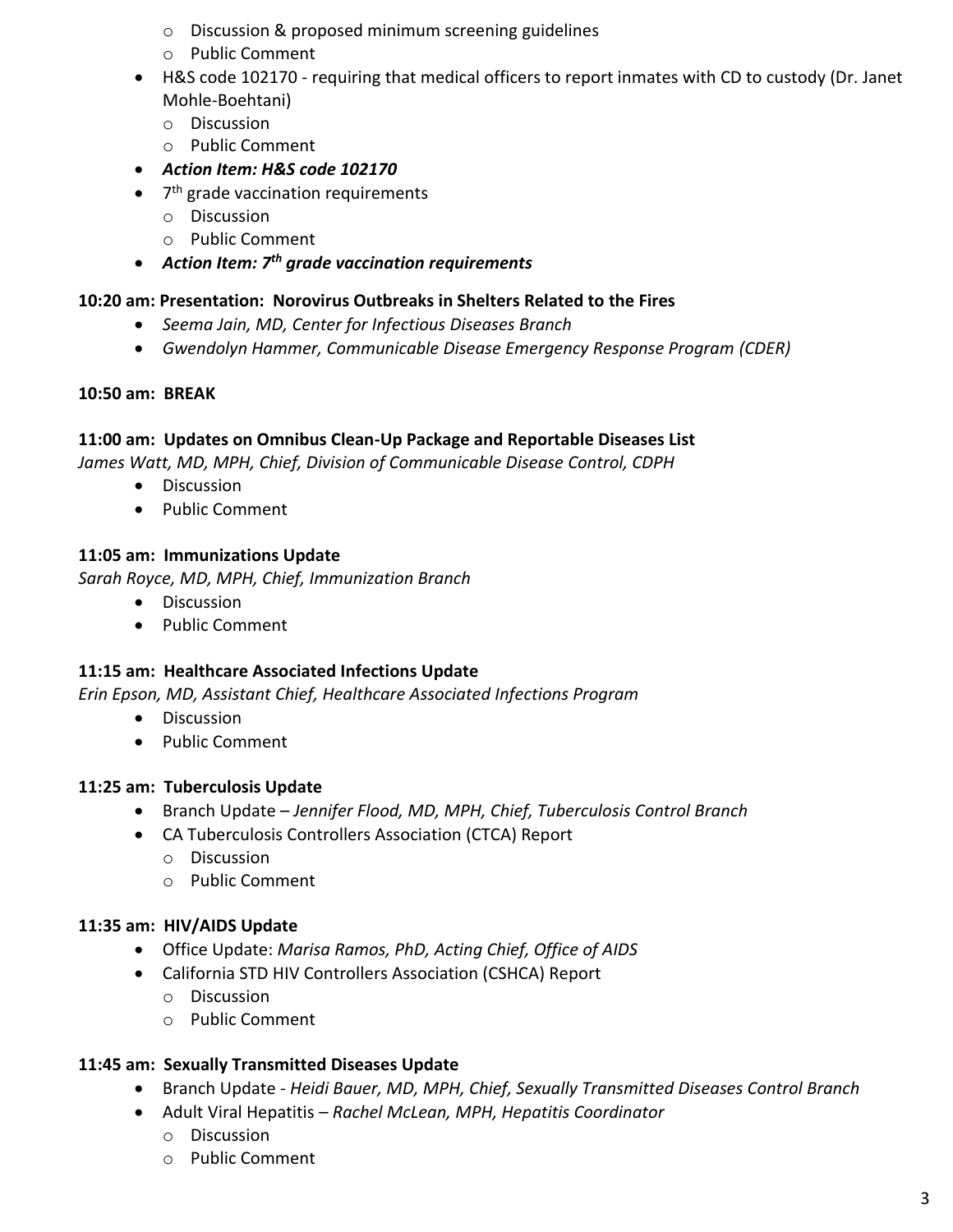## **11:55 am: Presentation: Health Disparities for Sexually Transmitted Diseases**

*Ryan Murphy, MPH, PhD, Sexually Transmitted Disease Control Branch, CDPH*

- o Discussion
- o Public Comment

## **12:25 pm: Infectious Diseases Update**

- Branch Update *Duc Vugia, MD, Chief, Infectious Diseases Branch*
- CA Association of Communicable Disease Controllers (CACDC) Report
	- o Discussion
	- o Public Comment

## **12:35 pm: Infectious Diseases Laboratory Update**

- Branch Update –*Katya Ledin, PhD, Chief, Infectious Diseases Laboratory Branch, CDPH*
- CA Association of Public Health Laboratory Directors (CAPHLD) Report Discussion
	- o Status of workgroup to address modern guidelines for PH labs
	- o Discussion
	- o Public Comment

## **12:45 pm: Communicable Disease Emergency Response Update**

*Juan Ruiz, MD, MPH, Dr.PH, Chief, Communicable Disease Emergency Response Program (CDER); Deniz Dominguez, MHS, Program Manager, CDER*

- Update on CalREDIE
	- o Status of e CR Reporting
	- o Status of pilot for sharing data across LHJs
	- o Planned survey of LHJs to access barriers and successes
	- o Discussion
	- o Public Comment

### **12:55 pm: Correctional Health Care Services Update**

*Janet Mohle-Boetani, MD, MPH California Correctional Health Care Services*

- **•** Discussion
- Public Comment

### **1:05 pm: Agenda Items for Future Meetings**

- Review list of potential agenda item topics
- Future joint meetings
	- o Discussion
	- o Public Comment

### **1:10 pm: Public Comment for Items not on the Agenda**

### **1:15 pm: Adjourn**

### **Next Meeting: February 28, 2019 in Sacramento**

### **Additional Meeting Locations:**

1601 E. Hazelton Avenue 976 Lenzen Avenue, Suite 1200 Stockton, CA 95205 Stockton, CA 95205

San Joaquin County Public Health Services County of Santa Clara Public Health Department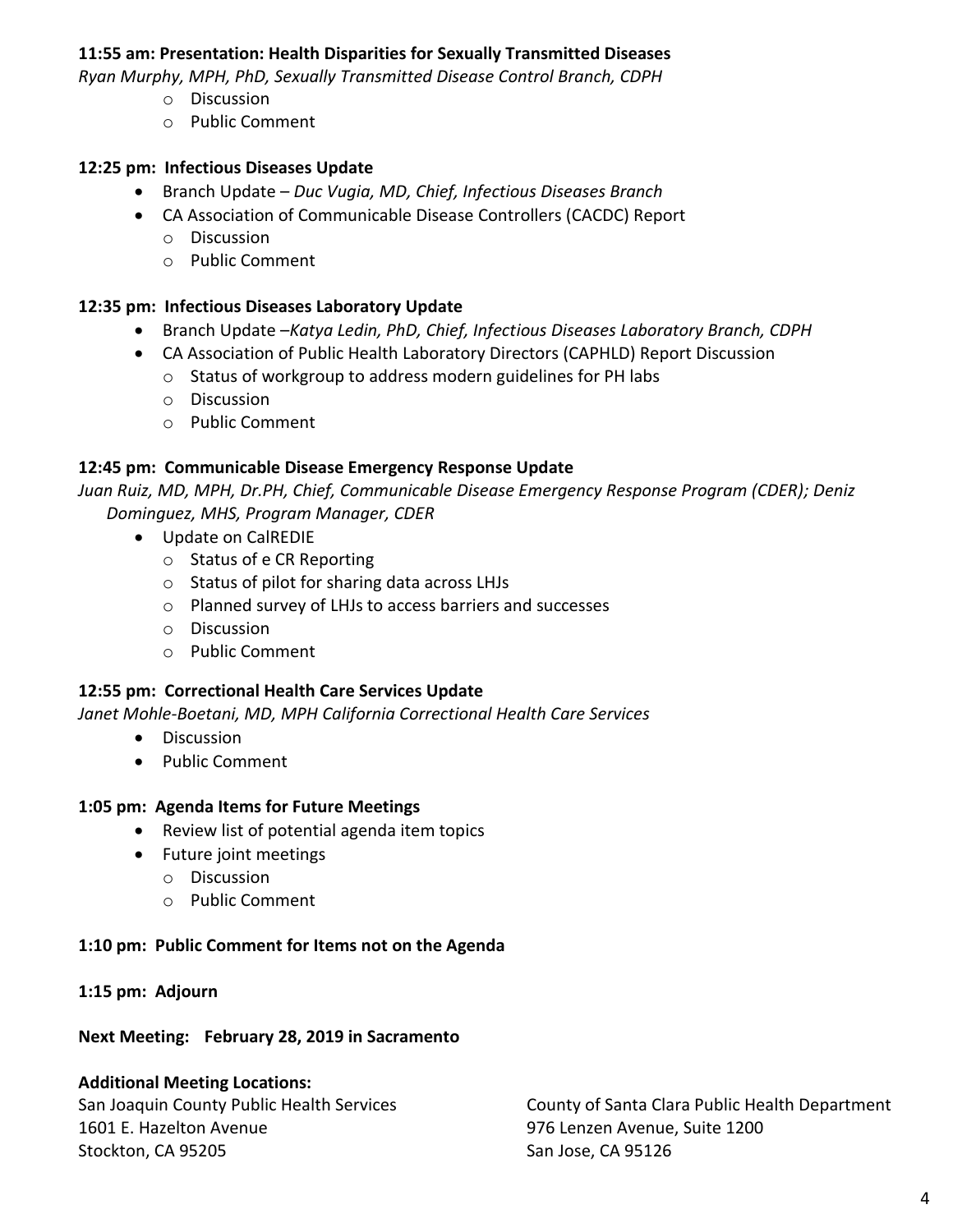Cityy of Long Beach Public Health 2525 Grand Avenue, Suite 280 Long Beach, CA 90815

# **CCLHO Communicable Disease Control and Prevention Committee Co-Chairs**

Erica Pan, MD, MPH, Alameda Barbara Cole, RN, PHN, MSN, Riverside

## **Affiliates**

California Association of Communicable Disease Controllers (CACDC) California Association of Public Health Laboratory Directors (CAPHLD) California STD HIV Controllers Association (CSHCA) California Tuberculosis Controllers Association (CTCA) Directors of Public Health Nursing (DPHN) Mosquito and Vector Control Association of California (MVCAC)

### **California Department of Public Health and Other State Department Staff**

Karen Smith, MD, MPH, Director and State Public Health Officer Susan Fanelli, Chief Deputy Director, Policy & Programs Gil Chavez, MD, MPH, Deputy Director, Center for Infectious Diseases Monica Wagoner, Deputy Director, Legislative and Governmental Affairs Paul Kimsey, PhD, State Public Health Laboratory Director James Watt, MD. MPH, Division Chief, Division of Communicable Disease Control Rick Kreutzer, MD, MPH, Division Chief, Division of Environmental and Occupational Disease Control Karen Mark, MD, MPH, Chief, Office of AIDS Heidi Bauer, MD, MPH, Chief, STD Control Branch Duc J. Vugia, MD, MPH, Chief, Infectious Disease Branch Jennifer Flood, MD, MPH, Chief, Tuberculosis Control Branch Sarah Royce, MD, MPH, Chief, Immunization Branch Katya Ledin, PhD, Chief, Infectious Diseases Laboratory Branch Lynn Janssen, Chief, Healthcare Associated Infections Program Juan Ruiz, MD, MPH, Dr.PH, Chief, Communicable Disease Emergency Response Program Vicki Kramer, PhD, Chief, Vector-Borne Disease Section Curtis Fritz, DVM, State Public Health Veterinarian, Veterinary Public Health Section Janet Mohle-Boetani, MD, MPH, Deputy Medical Executive, CA Correctional Health Care Services

# **Other Stakeholders**

Kat DeBurgh, MPH, Health Officers Association of California

### **NOTICES**

*Please note that in accordance with the Bagley-Keene Open Meetings Act, this meeting is open to the public. The order of consideration of matters on this agenda may be changed without prior notice. While CCLHO intends to webcast this meeting, it may not be possible to webcast the entire meeting due to limitations on resources.*

*The public shall be given the opportunity to address each listed agenda item before or during discussion or consideration by CCLHO members and prior to CCLHO members taking any action on said item. Members of the public will be provided appropriate opportunities to comment on any issue before CCLHO, but the CCLHO President may, at his or her discretion, apportion available time among those who wish to speak. Individuals may appear before CCLHO to discuss items not on the agenda; however, CCLHO can neither discuss nor take official action on these items at the time of the same meeting. (Government Code sections 11125, 11125.7)*